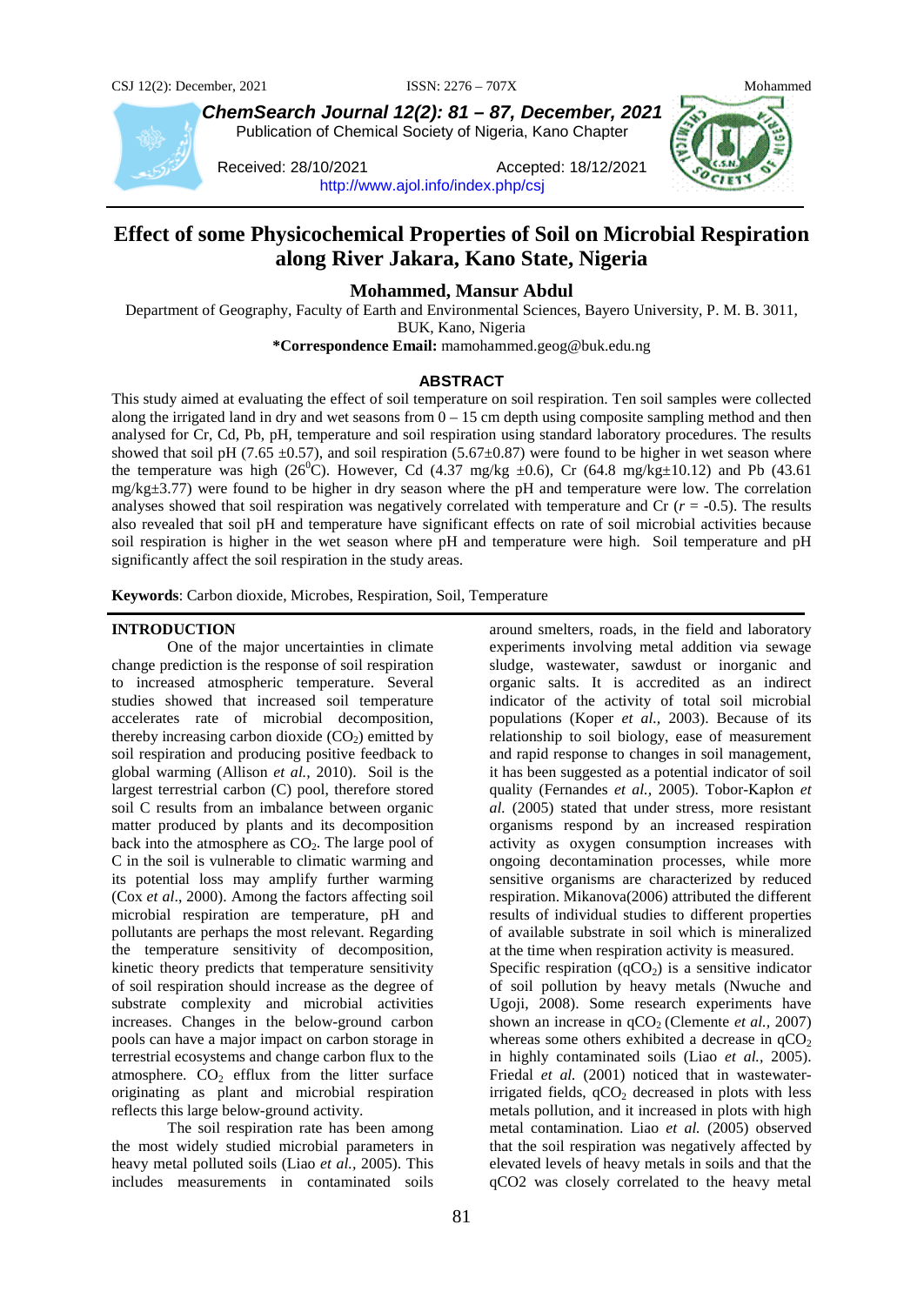stress. Chander *et al.* (2001) reported that values of  $qCO<sub>2</sub>$  were constantly lower in soils polluted by river sediments than in the soils amended with Znenriched sewage sludge. They further indicated that low  $qCO<sub>2</sub>$  values were due to the large proportion of older organisms being in a resting state.

Soil moisture, temperature, and some soil properties were considered as ecological factors distressing the microbial growth and activities. Therefore to clearly recognize the nature and variation of microbial activities a trustworthy evaluation of temperature and some soil properties is necessary. The significance of soil microbes reliance on temperature has been momentously accentuated recently due to global climatic dynamics meanwhile soil organisms are the main group of living thing producing carbon dioxide  $(CO<sub>2</sub>)$  during decomposition of organic materials (Pietikainen *et al*., 2004).This paper assessed the effect of temperature, some physicochemical properties and heavy metals on soil microbial respiration.

#### **MATERIALS AND METHODS Study Area**

The study was carried out along the irrigated land of Jaba village located between latitude  $12^{\circ}$  10' N to  $12^{\circ}$  21<sup>'</sup>N and longitude  $8^{\circ}$  $46'E$  to  $8^{\circ}$  53'E and the area is situated in Ungogo local government area Kano state of Nigeria (Mohammed, 2010). The farmers in the area normally use water from River Getsi and Jakara for irrigation. The soil of the area is dominated by ferruginous type with hydromorphic soil along the flood plain of the river where by crops grown in the area include cabbage, lettuce, onion, carrot, cucumber and tomatoes.

#### **Materials**

The materials used in this study include spade soil auger for sampling the soil, Global Navigation System (GNS), pH meter for measuring soil pH. Ten soil samples were randomly collected form 0 – 15cm depth from irrigated land. The samples collected were placed into polythene bags, labelled appropriately, air dried, and then analyzed in the laboratory.

#### **Experimental procedure**

*Determination of pH:* Ten grams (10g) of soil sample was placed in a 50  $\text{cm}^3$  beaker and 25  $\text{cm}^3$ of 1.0 N, KCl was added and the suspension was stirred at regular intervals for 1 hour. The suspension was stirred well just before immersing the electrode. The pH meter was switched on at least 15 minutes for the pH meter to warm up and standardized the glass electrode. The standard buffers were used and the temperature compensation knobs to the temperature of the test solution were adjusted. The electrode was rinsed

with distilled water after each determination and a blotting paper was used for water removal from its surface. The standardization process was checked after every ten determinations.

#### **Determination of Some Heavy metals in the Soil**

Ten grams soil was weighed in a clean 300cm3 calibrated digestion tube and 5ml of concentrated sulphuric acid  $(H_2SO_4)$  was added in the fume hood and swirled carefully and the tubes were placed in the tubes racks and then placed in the block-digester. Gradually, the temperature setting was increased from  $60^{\circ}$ C to  $145^{\circ}$ C for one hour. Five centimeter cube  $(5cm<sup>3</sup>)$  of tri-acid mixtures (HNO<sub>3</sub>, H<sub>2</sub>SO<sub>4</sub> and HCl) were added and then heated to 240°C for further one hour. The tubes racks were removed out of the block-digester and carefully placed on a rack holder and allowed to cool at room temperature and then filtered through Whatman No. 42 filter papers and stored in pre-cleaned polythene bottles for further analysis. Atomic Absorption Spectrophotometer (AAS, 210 VGP, American Model) was used. The digested and filtered samples were aspirated and the results were dispensed on the read out unit of atomic absorption spectrophotometer (Sarkar and Haldar, 2005).

#### **Soil respiration**

Soil respiration was determined using incubation in a closed container 1 to 7 days testing period as described by Alef and Nannipieri (1995) and Khan and Joergensen (2006). Two hundred grams of soil was transferred to a  $1000 \text{ cm}^3$  plastic beaker. A small beaker containing 10 ml 1.0 M NaOH solution was placed into the  $1000 \text{ cm}^3$ plastic beaker containing 200g pre-incubated soil. The beaker was covered with polyethylene sheet, made airtight with a rubber band and kept in an incubator at  $25^{\circ}$ C for 3 days. At the same time, a blank was run (without soil) to assess the amount of  $CO<sub>2</sub>$  entering. After 3 days, the beaker containing  $10 \text{ cm}^3$  NaOH solution was removed and titrated against 1.0 M HCl after the addition of 5 cm<sup>3</sup> of saturated BaCl<sub>2</sub> solution and a few drops of phenolphthalein indicator. The  $CO<sub>2</sub>$  evolved was calculated from the amount of NaOH consumed.

#### **RESULTS AND DISCUSSION**

The mean values of the selected physicochemical properties of soil and soil respiration is presented in Table 1 which showed that the mean values of Cr, Cd and Pb were found to be higher in dry season than wet season. High mean values of Cr, Cd, and Pb in dry season is probably attributed to the effect of rainfall which facilitates the dilution of soil minerals, redox reaction, leaching and run off which are capable of removing heavy metals from subsurface soil.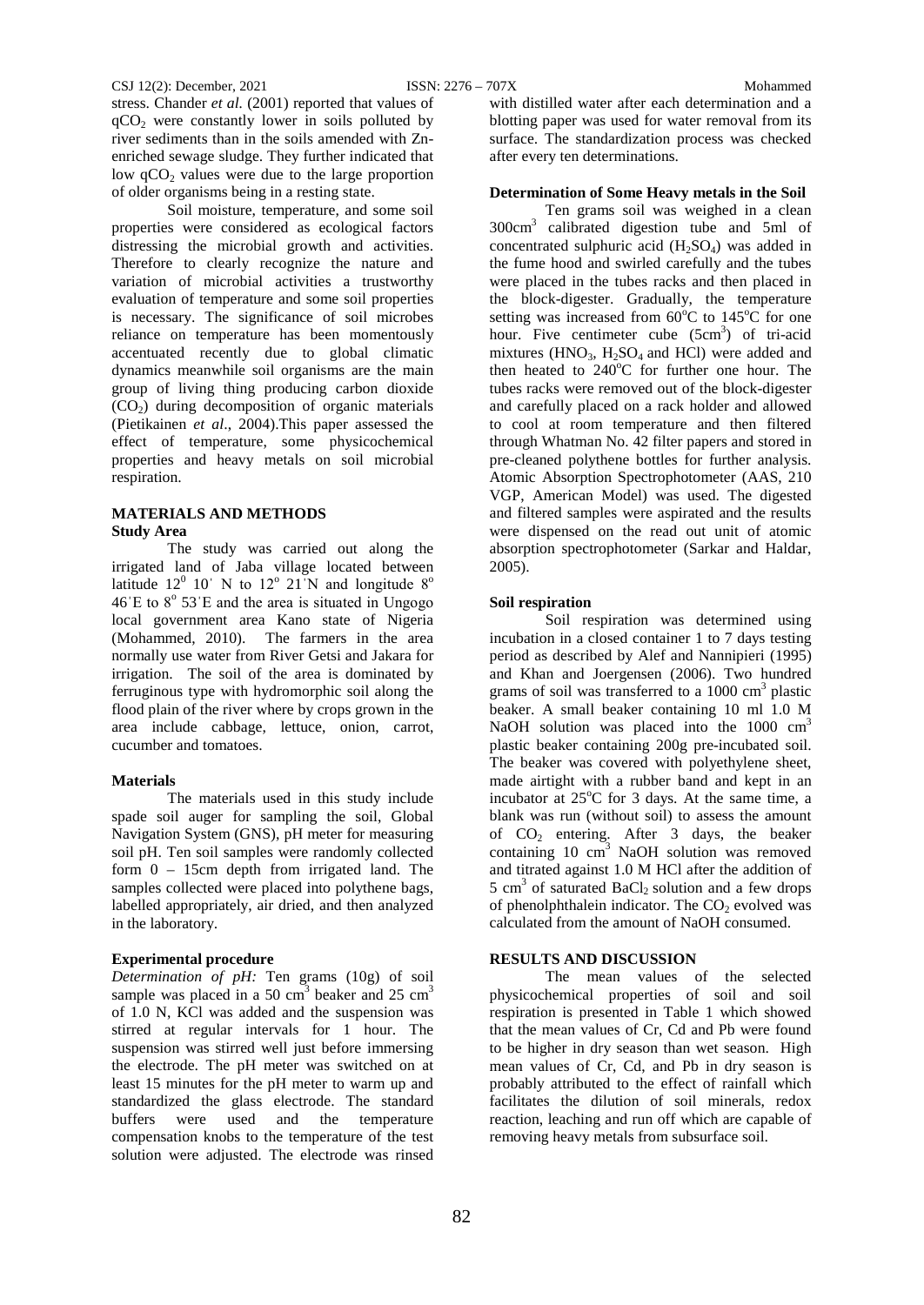| Table 1: Mean values of heavy metals, $CO2$ , pH of soil |                                        |         |         |               |      |                              |
|----------------------------------------------------------|----------------------------------------|---------|---------|---------------|------|------------------------------|
| Season                                                   | CO <sub>2</sub><br>$(\mu g NH4-N g-1)$ | (mg/kg) | (mg/kg) | Pb<br>(mg/kg) | pH   | Temp<br>$^{\circ}\textrm{C}$ |
| Dry                                                      | 4.35                                   | 64.81   | 12.2    | 43.61         | 7.65 | 21.71                        |
| Wet                                                      | 4.6                                    | 17.89   | 4.37    | 32.04         | 7.94 | 25.55                        |

This is agreed with Delbari and Kulkarni (2011) who explained in their findings that low concentration of heavy metals in soil at wet season is due to redox reaction, runoff and leaching which are expedited by rainfall. This is contended by Lal (2006) who explained that seasonal variation of heavy metals in the soil influenced by runoff and leaching of dissolved heavy metals which is

facilitated by rainfall. The values of Cr, Cd, and Pb obtained in this work are higher than the values obtained by Bichi and Bello (2013) which indicated that there is gradual accumulation of heavy metals in the study area. The pH values (Table 1) are slightly alkaline but it is optimum for some crops (Brady and Weil, 2014).



Fig. 1: Distribution of Cr, Cd and Pb of Soil

The mean values of soil respiration was found to be higher in wet season than dry season. This shows that soil respiration responds more to seasonal change and consequently sensitive indicator of soil quality change. Seasonal change in temperature and carbon input from crop root, crop residue and rhizosphere have significant effect on soil respiration which in turn affect the ability of soil to supply nutrient to plant through organic matter turn over (Boerner *et al.,*2005). High mean values of soil microbial respiration in wet season is probably attributed to the favorable condition for microbial population growth and activities due to rainfall, temperature and rapid mineralization rate in wet season (Mondal *et al.*, 2015).

The soil pH found to be higher in wet season (Table 1) which implies that Hydrogen  $(H<sup>+</sup>)$ and Hydroxyl (OH ions were freely released from the bound form thereby exchange complex of the soil in wet season is highly dominated by

exchangeable cation and other base forming cations. This was explained by Brady and Weil (2014) who explained that at high pH, the Aluminium and Hydroxyl ions have been replaced by  $H^+$  more in to the soil solution.

## **Spatial Distribution of Soil Temperature and respiration**

The spatial distribution of soil temperature and respiration was evaluated and presented in Figures 2 and 3. The distribution of soil temperature shows that the eastern part, northeastern and south-eastern part of the area recorded 21.3 to  $22.23^{\circ}$ C which demarcated by the strip of land running north to south with 22.24 to 23.16 and the remaining part which comprises of north, north west and south west recorded 32.17 to 24. 07°C. However, some patches of land around the southern and some around northern part recorded the highest temperature of 24.08 to 25°C.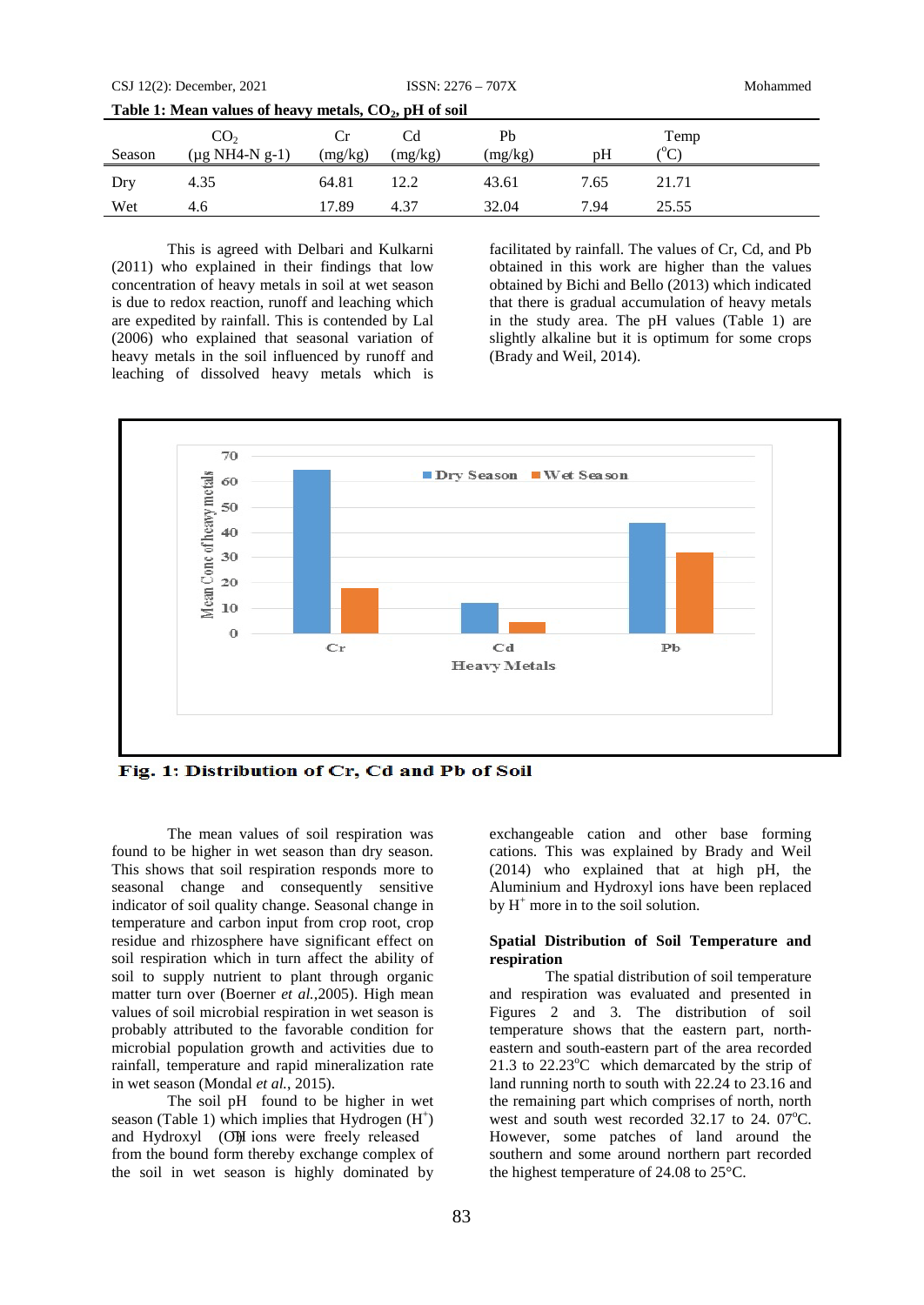

# Fig. 2: Distribution of Soil Temperature

The spatial distribution of soil respiration shows that small spots of land in the extreme north and very small one at extreme south-east and central part respectively recorded 2.75 to 3.68° C as the smallest ranges among the classes. It was discovered that the smallest range  $(2.75 \text{ to } 3.66^{\circ}\text{C})$ where surrounded by 3.69 to 4.6°C range with small spot at the central part of the area. The remaining land coverage which is the largest recorded rang of 4.61 to  $5.53^{\circ}$ C and is the area with

second highest soil respiration values. However, the eastern part running to the north-east with some patches at the extreme south, central part and very small spot at the south western part covered with soil respiration ranges from 5.54 to 6.45° C and considered the highest range among the soil respiration of the area. This implies that there is bumpy distribution of soil temperature and respiration in the area and therefore, micro variability were discovered in the area.



Fig. 3: Distribution of Soil Respiration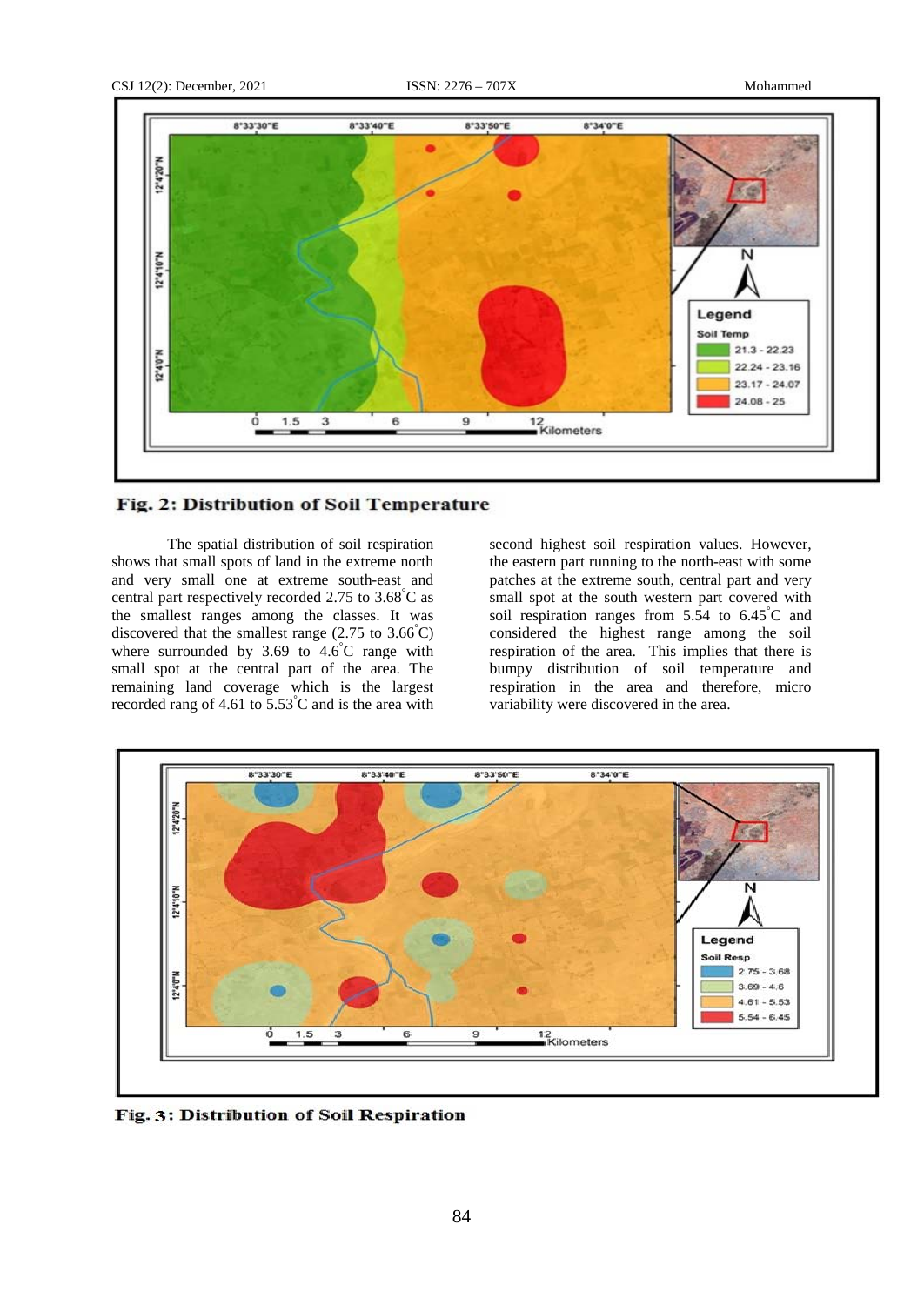#### CSJ 12(2): December, 2021 ISSN: 2276 – 707X Mohammed

# **Temperature and physicochemical response to Soil Respiration**

The mean values of soil respiration was found to be higher in wet season where the temperature (Fig. 2) and pH are higher and also the heavy metals are low, this indicates that soil respiration is affected by temperature, pH and some heavy metals because respiration activities are characterized by the process of mineralization of organic matter in soil and other metabolic process in which  $CO<sub>2</sub>$  is released by soil respiration (Tobor-Kaplon *et al.,* 2005). The trend of soil respiration and temperature in dry and wet season (Fig. 4) shows that most of the sampling points with high temperature have high soil respiration in the study area. This indicates that increase in soil temperature increases the microbial respiration in the study area.



Fig.4: Trend of soil respiration and temperature in the area a. Dry season b. Wet season

The trend in microbial soil respiration and temperature indicates how temperature affect soil respiration which is because at high temperature, the activities of soil microbes (soil respiration inclusive) would increase since temperature enhance the activity of soil microbes particularly soil respiration.

The correlation analyses shows that Cr (*r*  $= 0.55$ ), Cd ( $r = 0.24$ ) and Pb ( $r = 0.05$ ) were positively correlated with soil respiration, this indicates that changes in soil respiration in the area is not significantly associated with Cr, Cd and Pb. This is probably attributed to the pH level in the area which influenced the solubility, availability and toxicity of heavy metal to soil microbes. This is explained by Lal (2006) that availability, solubility and toxicity of heavy metals decreases as soil pH increases, this is due to the increase in negative charges on the variable charge surface in soil and the propensity for these heavy metals to precipitates as springy soluble compound as soil pH increase. This is further supported by Marschner and Kalbitz (2003) who reported that low pH soil may contain high level of heavy metals

without any sign of toxicity to soil microbial activities whereas toxicity may develop with certain organisms at much lower heavy metals level in acidic soil. The results is in line with the findings obtained by Smejkalova *et al.* (2005) who reported positive correlation between soil respiration and some heavy metals. This is probably due to the high pH and temperature in the area which influence the soil microbes to resist the toxicity effect of heavy metals.

The relationship between soil respiration and temperature in all the seasons (Figure 5) was evaluated and the results shows that soil respiration was negatively correlated with organic carbon  $(r =$ -0.81) and was positively correlated with pH ( $r =$ 0.37). This implies that decreases on organic carbon would decrease the soil respiration of the area and increase in soil pH would also increase the soil respiration in the area. This trend is probably due to the fact that under high pH all pollutants that inhabits soil microbial respiration would be reduced if not hindered completely (Brady and Weill, 2014).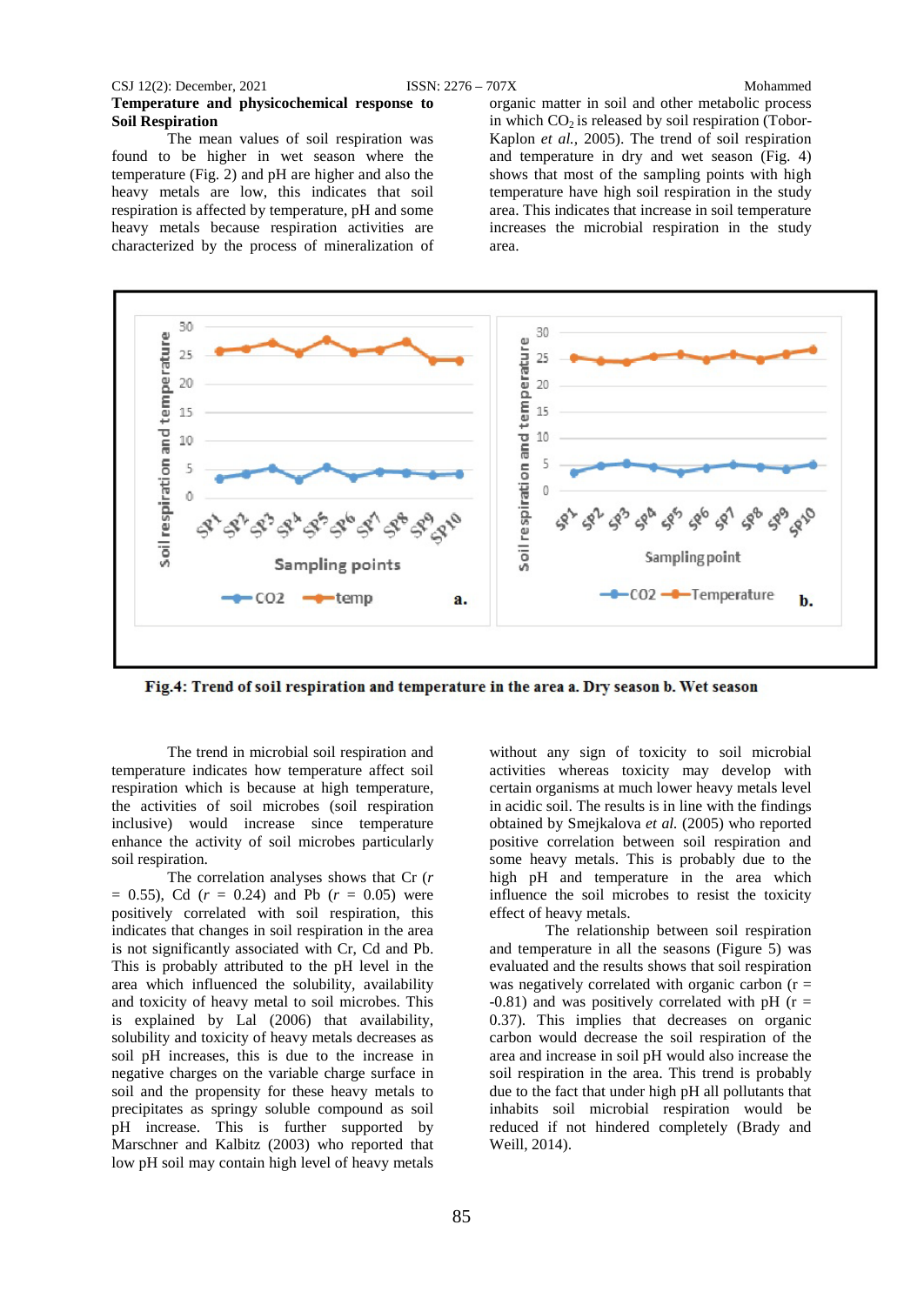

Fig.5: Relationship between Soil temperature and Respiration a. Dry and b. wet Seasons

The analyses also showed that soil respiration is negatively correlated with temperature where the correlation coefficient values are:  $r = -0.05$ ,  $p = 0.98$  and  $r = -0.14$  and p  $= 0.90$  for dry and wet seasons respectively. This implies that decrease in soil temperature will decrease the rate of soil respiration in the soil of the area. This is contended by Brady and Weil (2014) who explained that soil microbial respiration is influenced by temperature change, their activity normally cease below 5°C and the rate of soil microbial respiration typically more than double for every  $10^{\circ}$ C raised in temperature up to the optimum of about  $35^{\circ}$ C to  $40^{\circ}$ C. Figure 3 shows the regression analyses between soil respiration and soil temperature where the regression equation and coefficient of determination  $(r^2)$  values for the relationship. The nature of this relationship between soil respiration and temperature indicates the dependency of soil microbial respiration on warm soil has important roles for soil pore space and aeration.

## **CONCLUSION**

From the findings of this work it can be concluded that heavy metals levels in the soil affect the soil respiration of the area and also high pH and temperature significantly enhanced the microbial diversity and activities which influence the soil respiration in the area. Soil pollution management could mitigate the rate of carbon dioxide production from soil ecosystem.

## **REFERENCES**

Alef, R. and Nannipieri, P. (1995). *Methods in Applied Soil Microbiology and Biochemistry.* London Academic Press Ltd, London. 350 – 351.

- Allison, S. D. (2005) Cheaters, diffusion and nutrients constrain decomposition by microbial enzymes in spatially structured environments. *Ecology Letters,* 8, 626– 635.
- Bichi, M. H. and Bello, F. U. (2013). Heavy metals in soils used for irrigation of crops along River Tatsawarki in Kano, *International Journal of Engineering Research and Development,* 8 (4): 01-017
- Brady, N. C. and Weil, R. R. (2014). *Nature and Properties of Soils;* Fourteenth Edition, Pearson Education Inc; Upper Saddle River New, 898-943.
- Chander, K. J., Dyckmans, H., Hoeper, R. G., Joergensen, B. and Meyer, M. R. (2001). Long- term effects on soil microbialproperties of heavy metals from industrial exhaust deposition, *Journal of Plant, Nutrition and Soil Sci*ence, (164): 657-663.
- Cox, P.M., Betts R.A., Jones C.D., Spall S.A. and Totterdell I.J. (2000). Acceleration of global warming due to carbon-cycle feedbacks in a coupled climate model. *Nature* 408: 184–187.
- Delbari, S. A and Kulkarni, D. K. (2011). Seasonal Variation in Heavy Metals Concentration Agricultural Soils In Teheran, Iran. *Bioscience Discovery.* 2 (3): 333.
- Friedal, J. K., Langer, T., Siebe, C. and Stahr, K. (2000). Effect of long–term wastewater irrigation on soil organic matter, soil microbial biomass and its activities in Central Mexico, *Biology and Fertile Soils,* 31: 414-421.